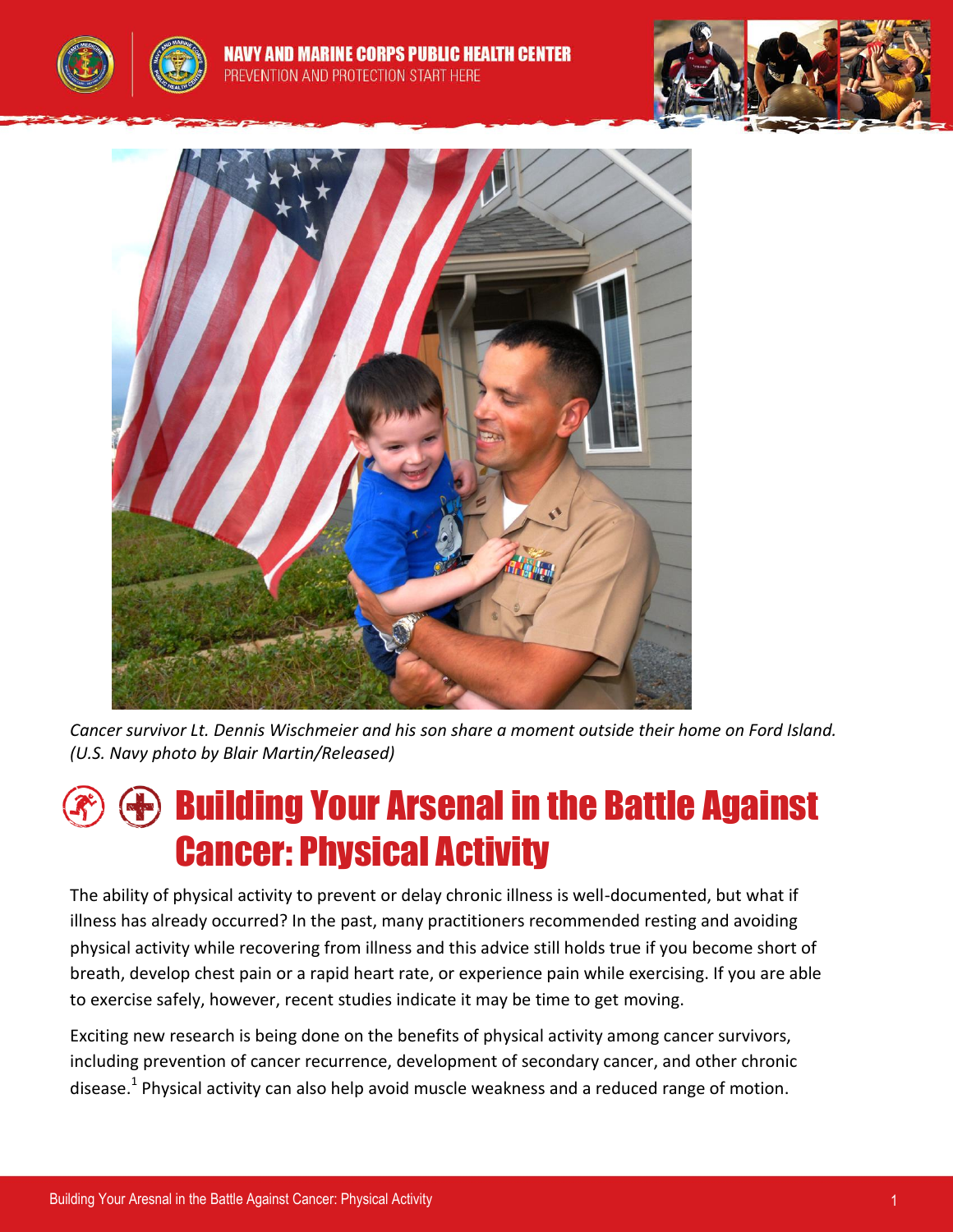





Regardless of what stage you are at in your battle against cancer, exercise may help improve both your physical function and quality of life. $2^2$ 

## Physical Activity during Cancer Treatment

Physical activity during treatment may seem daunting, but multiple studies have indicated it is safe and can have numerous health benefits. Some of these benefits include $^1$ :

- Better post-treatment bone health
- Improved muscle strength following treatment
- Enhanced quality of life measures

There are a few things to consider if you will be exercising during cancer treatment. The first is to speak with your healthcare team to determine the type, amount, and intensity of exercise that is right for you. The second is to understand that low-intensity or short-duration workouts may be appropriate, particularly if you were sedentary prior to starting treatment.<sup>1</sup> Remember that the main goal of physical activity during this stage is to maintain current levels of activity as much as possible. Even if bed rest is recommended for a period of time, range of motion exercises can help maintain muscle and joint mobility, as well as prevent depression.<sup>1</sup>

## Physical Activity during Cancer Recovery

Physical activity following cancer treatment can expedite the recovery process, and improve fitness. Individuals who have been diagnosed with cancer are at risk for other chronic diseases such as<sup>1</sup>:

- Secondary cancers
- Cardiovascular disease
- Diabetes
- **Osteoporosis**

Exercise has been shown to reduce the risk of such chronic diseases by managing weight, improving cardiovascular health, and improving muscle strength. Although only certain cancer types have been studied, physical activity can also reduce the risk of recurring cancer and reduce cancer-related mortality.<sup>1</sup> Some research is even suggesting that exercise can have a direct impact on the tumor by preventing or slowing growth.<sup>3</sup> As extra motivation, there are also immediate benefits so you do not have to wait to see the results of your hard work! Physical activity during the recovery phase can improve $^1$ :

- Fatigue
- Anxiety
- Depression
- Self-esteem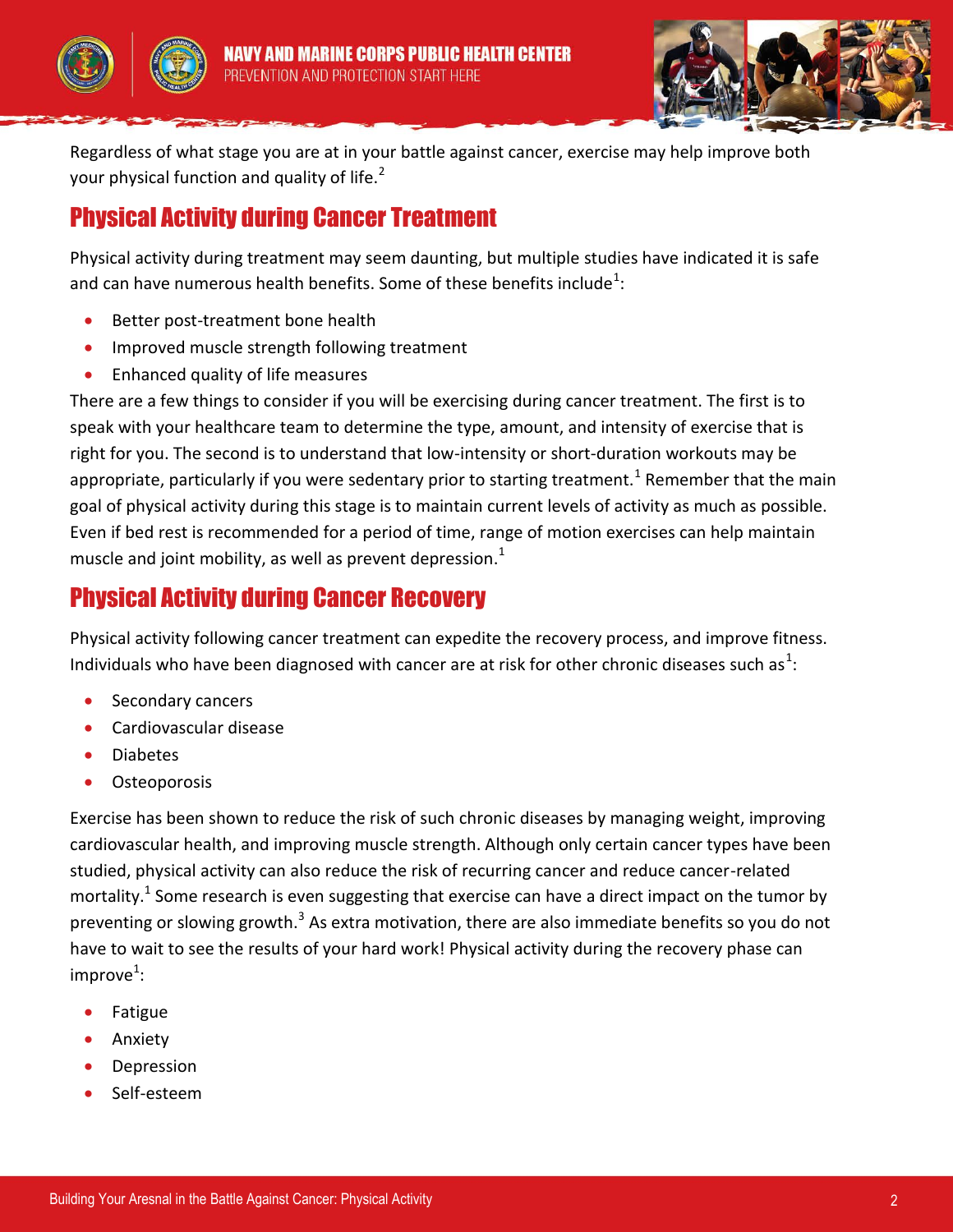





- Happiness
- Physical, functional, and emotional quality of life

### Considerations and Precautions

Physical activity can benefit most individuals who are currently coping with cancer or recovering from cancer, but there are precautions that are important to consider. Always consult your healthcare team before beginning a physical activity regimen, and extra caution should be used among survivors with $^1$ :

- Anemia exercise outside of activities of daily living should be delayed until the anemia is resolved.
- Compromised immune function avoid public gyms or pools until white blood cell counts are at a safe level.
- Severe fatigue due to treatment exercise should be limited to 10 minutes of light activity.
- Current radiation treatment avoid chlorine exposure.
- Indwelling catheters or feeding tubes avoid pools, lakes, and ocean water, as well as activities that work the muscles in the immediate area of the catheter.
- Multiple or uncontrolled comorbidities your healthcare team can assist with ways to modify an exercise program to ensure safety.
- Weakness of the extremities or loss of balance consider using stationary equipment such as exercise bicycles or working with a certified personal trainer or therapist for safety.

## Additional Resources

Any level of physical activity can improve fitness and quality of life, as well as reduce the side effects of treatment, so whether you choose to work in your garden, take a walk, ride a bike, or go dancing, it is important to keep moving. Aim for 150 minutes of moderate exercise per week, plus at least two days of strength training. Visit the resources below to learn more about the benefits of physical activity and how you can incorporate exercise into your daily routine:

- The [Navy and Marine Corps Public Health Center's Active Living](http://www.med.navy.mil/sites/nmcphc/health-promotion/active-living/Pages/active-living.aspx) page offers guidance to select a workout routine that matches your specific fitness goals.
- The [National Cancer Institute](http://www.cancer.gov/cancertopics/factsheet/prevention/physicalactivity) outlines current research and recommendations relating to physical activity and cancer.
- Check out [this fact sheet](http://onlinelibrary.wiley.com/doi/10.3322/caac.21146/pdf) for nutrition and physical activity guidelines for cancer survivors.
- The [American Cancer Society](http://www.cancer.org/treatment/survivorshipduringandaftertreatment/stayingactive/physical-activity-and-the-cancer-patient) provides additional information on the benefits of physical activity among cancer survivors, as well as tips for getting started, avoiding fatigue, and more.